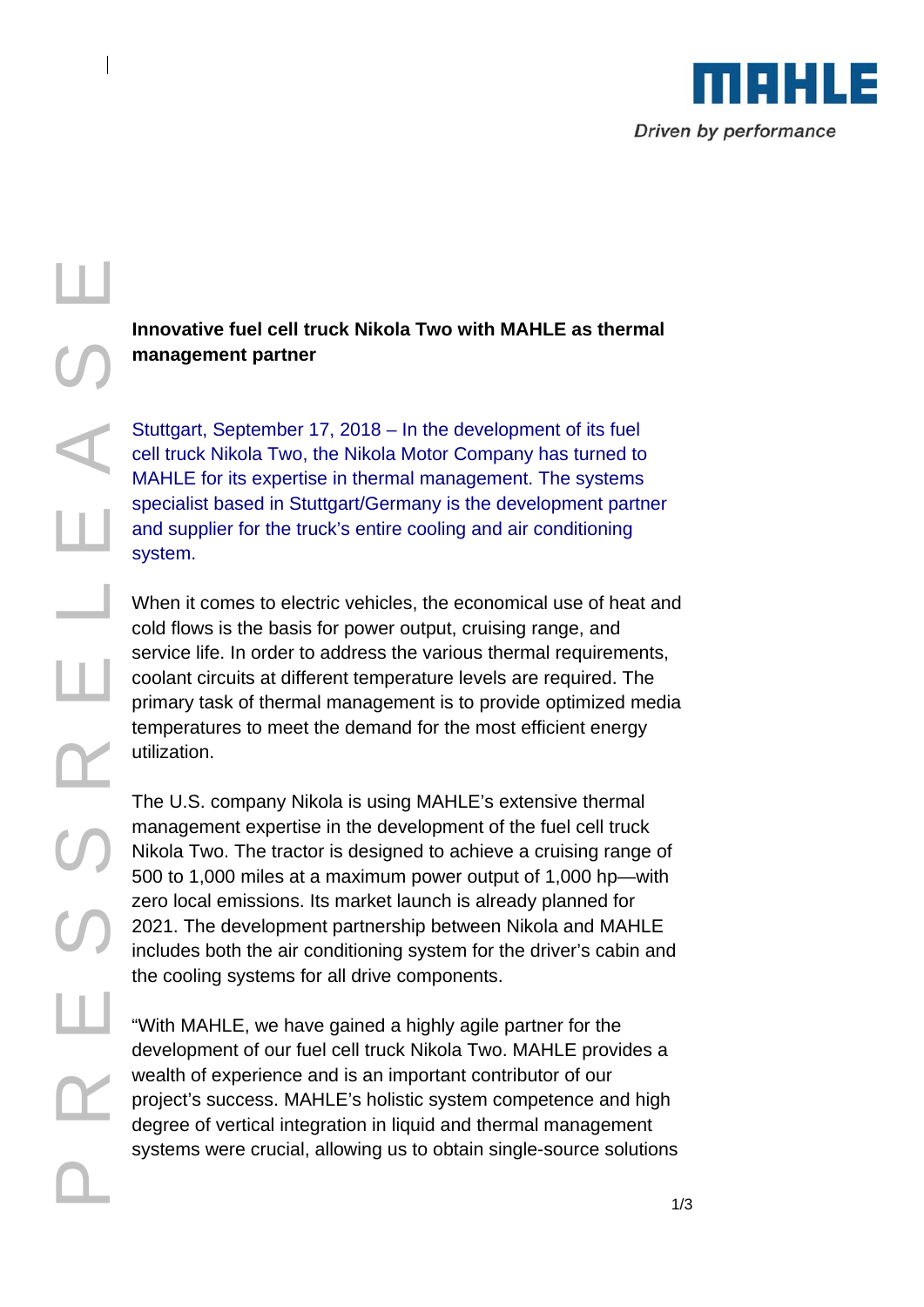

for a drive concept of the future," says Trevor Milton, founder and CEO of the Nikola Corporation.

Multiple cooling systems are being developed and produced for the fuel cell, the traction motor, the power electronics, and the battery with all relevant system components coming from MAHLE. These also include, for example, electric coolant pumps and fans. The air conditioning system for the cabin of the heavy semitrailer tractor is being developed and manufactured by MAHLE as well, and also comprises the complete system, including the 800V electric compressor.

"MAHLE has continued to advance innovative technologies for fuel cell drives in recent years—the complete thermal management system is a key part of this. We are therefore now in a position to confidently and competently support Nikola's dynamic development process and time-to-market. We are thrilled to be able to contribute our know-how to such a highly innovative vehicle, which promises new standards in performance, efficiency and operating costs for long haul transportation," says Arnd Franz, Executive Vice President Sales and Application Engineering on the Management Board of the MAHLE Group.

## **About MAHLE**

MAHLE is a leading international development partner and supplier to the automotive industry as well as a pioneer for the mobility of the future. The MAHLE Group is committed to making transportation more efficient, more environmentally friendly, and more comfortable by continuously optimizing the combustion engine, driving forward the use of alternative fuels, and laying the foundation for the worldwide introduction of e-mobility. The group's product portfolio addresses all the crucial issues relating to the powertrain and air conditioning technology—both for drives with combustion engines and for e-mobility. MAHLE products are fitted